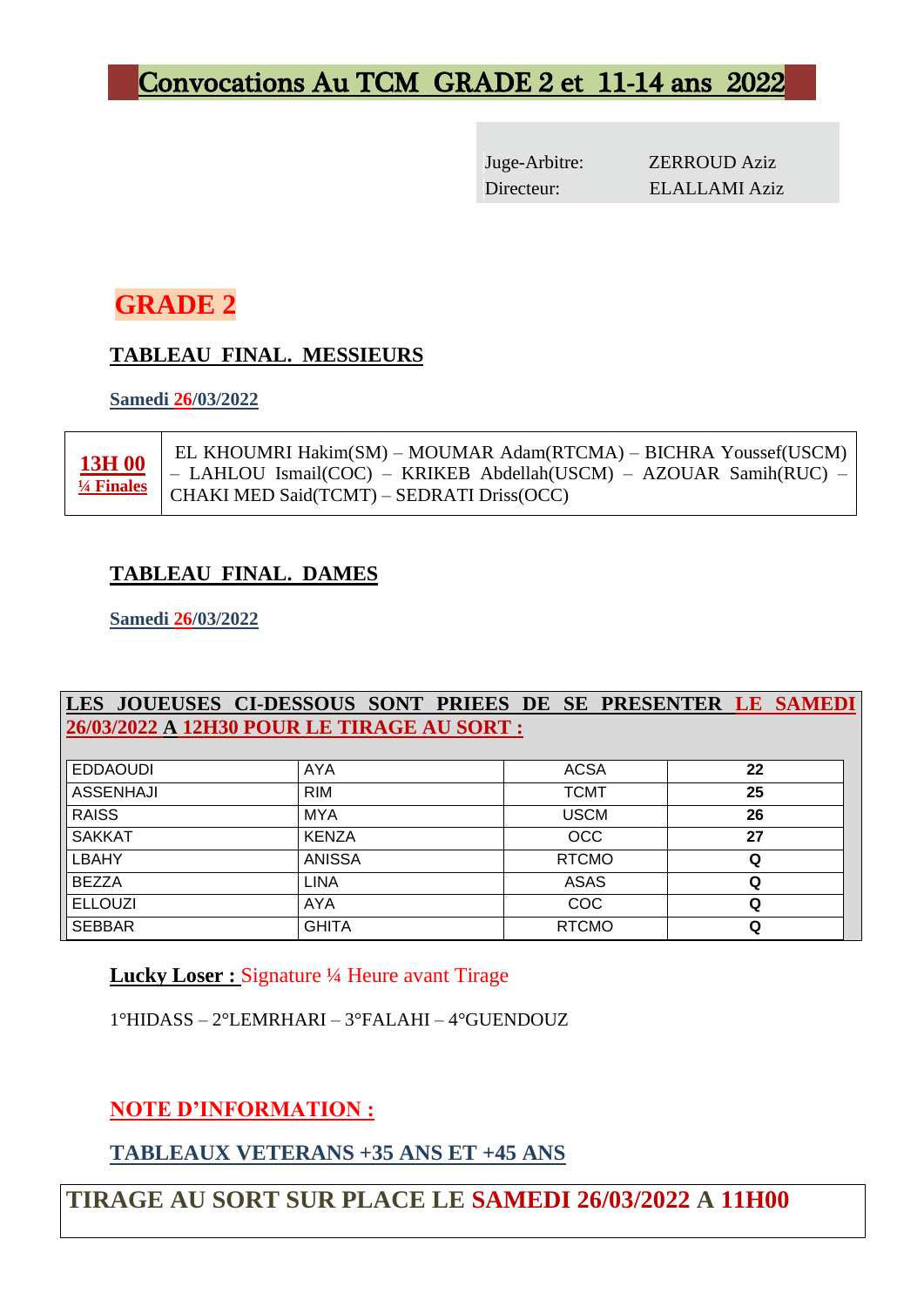

# **TABLEAU QUALIF. -14 ANS GARCONS**

**Samedi 26/03/2022**

### **LES JOUEURS CI-DESSOUS SONT PRIES DE SE PRESENTER LE SAMEDI 26/03/2022 A 10H00 POUR LE TIRAGE AU SORT:**

ES SOBKI Imrane(RTCA) - MYEL Fahd(RTCMO) - BOUKILI MED Ghali(RIAD) - KOMAT GHALI(RTCA) - BEZZAZ Marwa(USM/TCC) - HANINI Taha(TCF) - BENNIS MED Jad(TCM) - EL JAOUHARI Akram(STCO) **+ Les 8Q[**LARAICHI Omar(TCM) – ZEHOUANE Zakaria(TCM) – INAN Zakaria(TCK) – BENSABIR Mehdi(TCM) – ZOUAOUI Rayane(TCK) TAKI Riad(RIAD) – CHNINAK Adam(TCM) – BENBRAHIM Ilyas(TCK)**]**

**Lucky Loser :** Signature ¼ Heure avant Tirage

1° MOUDEN – 2° BELRHAZI – 3° SADER – 4°ALLALI – 5° FERRIGNO – 6° MOKHLIS – 7° EDDARHRI

### **TABLEAU QUALIF. -14 ANS FILLES**

### **Samedi 26/03/2022**

**09H 30** SAKKAT Malak(OCC) – ASSISSEL Yasmine(TCM) – BELKHAYAT Alia(TCF) – ELLOUZI Achouak(COC) – MOHIEDDINE Maysseme(TCF) – CHELLAH Malak(TCM) LEMRHARI Malak(TCF) – BENLYAZID Assia(COC=

# **TABLEAU FINAL -14 ANS FILLES**

### **Dimanche 27/03/2022**

**10H 00 ½ Finales**

SEBBAR Ghita(RTCMO) – ADDIOUI Ghita(SOC)

# **TABLEAU FINAL 12 ANS GARCONS**

### **Samedi 26/03/2022**

**LES JOUEURS CI-DESSOUS SONT PRIES DE SE PRESENTER LE SAMEDI 26/03/2022 A 11H00 POUR LE TIRAGE AU SORT :**

IRAQI HOUSSEYNI Samy(USCM) - BENNIS Ibrahim(COC) - BAKOUR Marwane(STCO) - FRATA IDRISSI Khalil(RTCMO) + Les 4Q[BENCHARIF Nouhayl(STCO) – BENBRAHIM Zaid(TCK) – EL WARDI MED Taha(RTCMO) – YASSER Kamal(RUC)**]**

# **Lucky Loser :** Signature ¼ Heure avant Tirage

1° ZOUBIDI – 2° NASSIRI – 3° SEKKATE – 4° KASSOU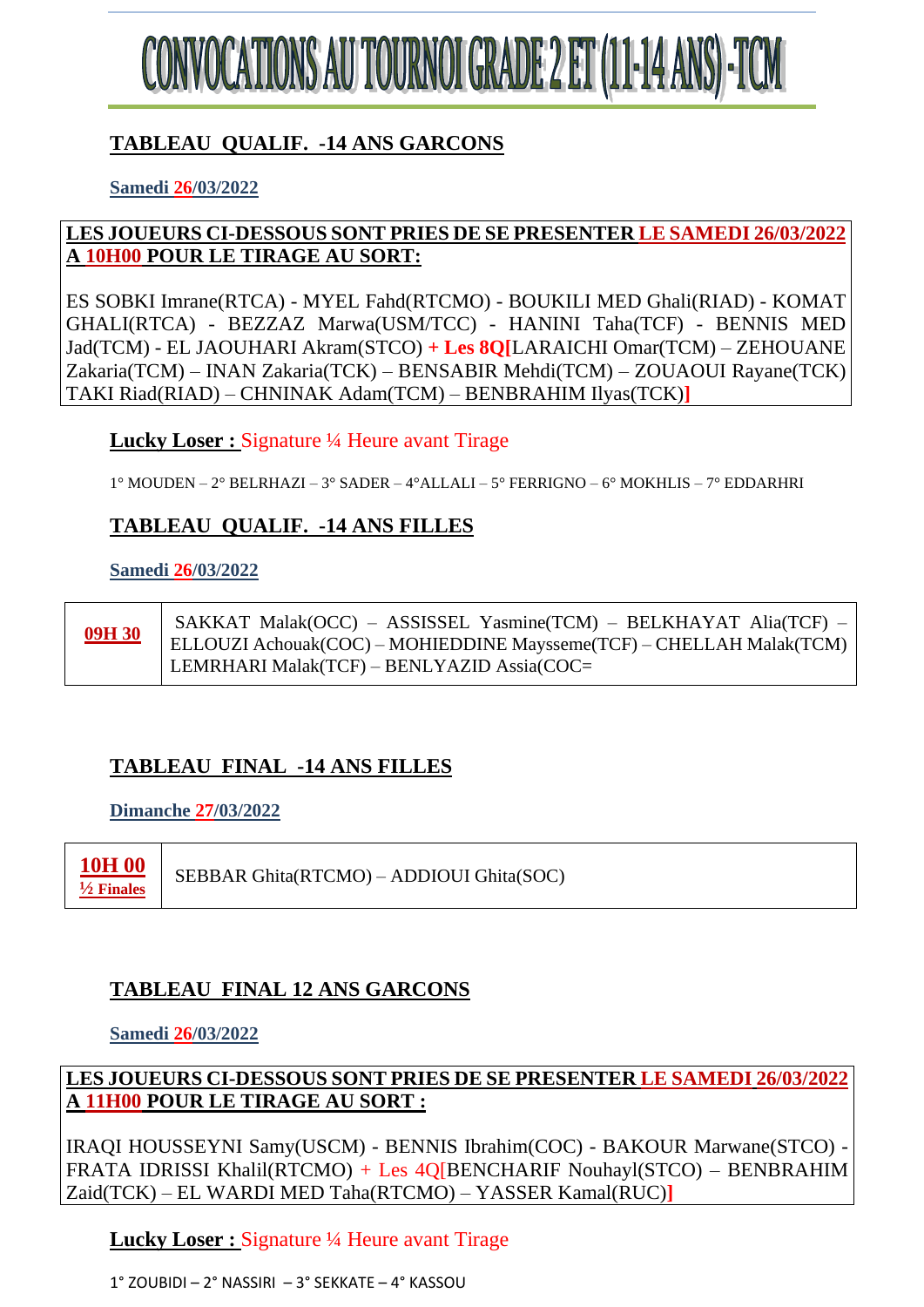

# **TABLEAU QUALIF. 12 ANS FILLES**

**Samedi 26/03/2022**

### **LES JOUEUSES CI-DESSOUS SONT PRIEES DE SE PRESENTER LE SAMEDI 26/03/2022 A 09H30 POUR LE TIRAGE AU SORT :**

| <b>TOUMLILT</b>     | <b>NOUHA</b> | LANORIA     |
|---------------------|--------------|-------------|
| CHAMI               | <b>DINA</b>  | <b>RTCF</b> |
| <b>BABI BERRADA</b> | <b>AIDA</b>  | <b>TCM</b>  |
| <b>EL OUALI</b>     | <b>SELMA</b> | <b>COC</b>  |
| KHOUCH              | LILIA        | <b>STCO</b> |
| <b>TMIMI</b>        | <b>AYA</b>   | <b>STCO</b> |

# **TABLEAU FINAL 11 ANS GARCONS**

**Samedi 26/03/2022**

**LES JOUEURS CI-DESSOUS SONT PRIES DE SE PRESENTER LE SAMEDI 26/03/2022 A 11H15 POUR LE TIRAGE AU SORT :**

GHALLAS Adam(RTCMO) – MIMOUNI Rayane(STCO) – HAKMI Youssef(RTCMO) – ERRAJI Ghali(OCC) **+ Les 4Q[**LAOUIJA MED Ali(ASAS) – BENCHARIF Loay(STCO) – BENJELLOUN Mamaoun(COC) – SEBBAR MED Amine(RTCMO)**]**

### **Lucky Loser :** Signature ¼ Heure avant Tirage

1° ZENAGUI – 2° LARAICHI – 3° GUIDA – 4° TOUZANI

### **TABLEAU FINAL 11 ANS FILLES**

**Samedi 26/03/2022**

**LES JOUEUSES CI-DESSOUS SONT PRIEES DE SE PRESENTER LE SAMEDI 26/03/2022 A 12H00 POUR LE TIRAGE AU SORT :**

HANNAOUI Hind(RTCMO) – OUAZZANI HASSANI Zineb(RUC) – BENNANI Zahra (COC) – EL HARIRI SIRINE(TCK) + **Les 2Q[** ALAMI Alia(SM) – KHOUCH Amira(STCO) ]

**Lucky Loser :** Signature ¼ Heure avant Tirage

1°CHRAIBI Alia – 2°SMILI Abla